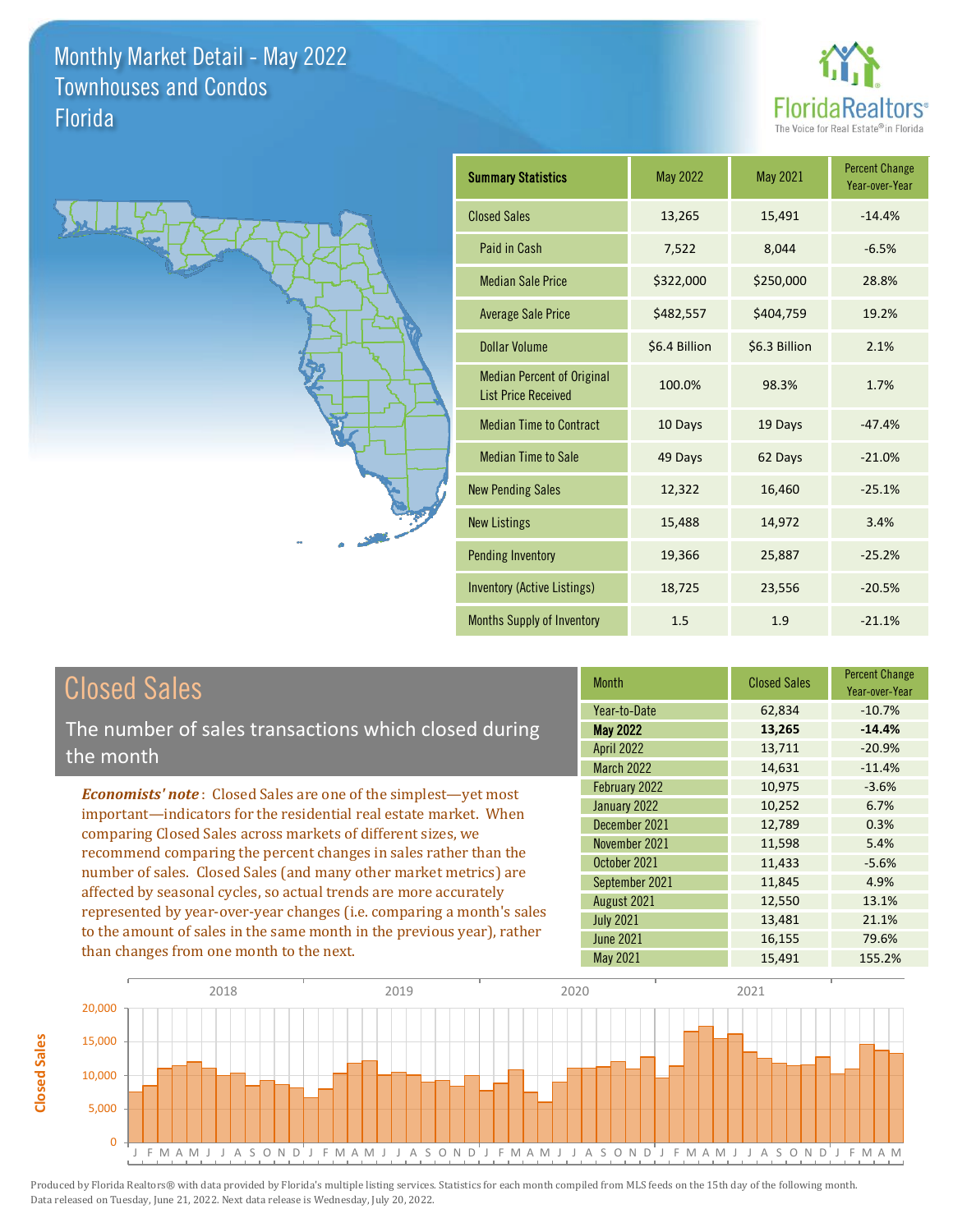this statistic should be interpreted with care.



6,794 44.0%

| Cash Sales                                                                     | <b>Month</b>      | <b>Cash Sales</b> | <b>Percent Change</b><br>Year-over-Year |
|--------------------------------------------------------------------------------|-------------------|-------------------|-----------------------------------------|
|                                                                                | Year-to-Date      | 35,131            | $-0.8%$                                 |
| The number of Closed Sales during the month in which                           | <b>May 2022</b>   | 7,522             | $-6.5%$                                 |
| buyers exclusively paid in cash                                                | <b>April 2022</b> | 7.864             | $-10.3%$                                |
|                                                                                | <b>March 2022</b> | 8,219             | $-0.6%$                                 |
|                                                                                | February 2022     | 6,106             | 4.8%                                    |
|                                                                                | January 2022      | 5,420             | 19.9%                                   |
| <b>Economists' note:</b> Cash Sales can be a useful indicator of the extent to | December 2021     | 6.444             | 13.8%                                   |
| which investors are participating in the market. Why? Investors are            | November 2021     | 5,886             | 20.3%                                   |
| far more likely to have the funds to purchase a home available up front,       | October 2021      | 5.741             | 6.5%                                    |
| whereas the typical homebuyer requires a mortgage or some other                | September 2021    | 5,889             | 22.9%                                   |
| form of financing. There are, of course, many possible exceptions, so          | August 2021       | 6.256             | 32.9%                                   |



### Cash Sales as a Percentage of Closed Sales

The percentage of Closed Sales during the month which were Cash Sales

*Economists' note* : This statistic is simply another way of viewing Cash Sales. The remaining percentages of Closed Sales (i.e. those not paid fully in cash) each month involved some sort of financing, such as mortgages, owner/seller financing, assumed loans, etc.

| <b>Month</b>      | <b>Percent of Closed</b><br>Sales Paid in Cash | <b>Percent Change</b><br>Year-over-Year |
|-------------------|------------------------------------------------|-----------------------------------------|
| Year-to-Date      | 55.9%                                          | 10.9%                                   |
| <b>May 2022</b>   | 56.7%                                          | 9.2%                                    |
| <b>April 2022</b> | 57.4%                                          | 13.4%                                   |
| March 2022        | 56.2%                                          | 12.4%                                   |
| February 2022     | 55.6%                                          | 8.6%                                    |
| January 2022      | 52.9%                                          | 12.3%                                   |
| December 2021     | 50.4%                                          | 13.5%                                   |
| November 2021     | 50.8%                                          | 14.2%                                   |
| October 2021      | 50.2%                                          | 12.8%                                   |
| September 2021    | 49.7%                                          | 17.2%                                   |
| August 2021       | 49.8%                                          | 17.5%                                   |
| <b>July 2021</b>  | 50.4%                                          | 18.9%                                   |
| <b>June 2021</b>  | 51.9%                                          | 18.8%                                   |
| <b>May 2021</b>   | 51.9%                                          | 21.3%                                   |

June 2021 **8,385** 113.1%

July 2021

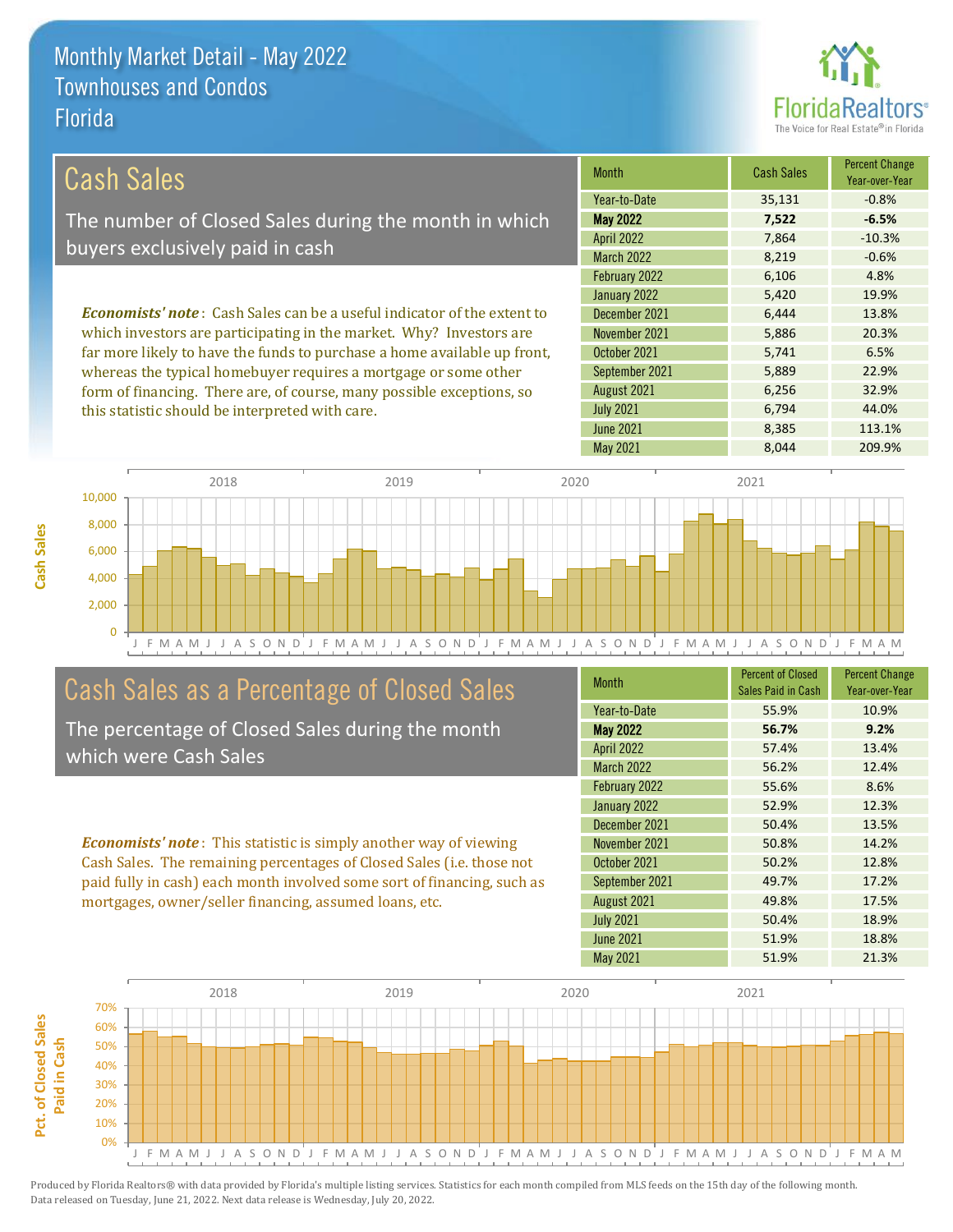

| <b>Median Sale Price</b>                                                  | <b>Month</b>      | <b>Median Sale Price</b> | <b>Percent Change</b><br>Year-over-Year |
|---------------------------------------------------------------------------|-------------------|--------------------------|-----------------------------------------|
|                                                                           | Year-to-Date      | \$304,000                | 25.6%                                   |
| The median sale price reported for the month (i.e. 50%                    | <b>May 2022</b>   | \$322,000                | 28.8%                                   |
| of sales were above and 50% of sales were below)                          | <b>April 2022</b> | \$310,000                | 24.0%                                   |
|                                                                           | <b>March 2022</b> | \$308,000                | 27.3%                                   |
|                                                                           | February 2022     | \$290,000                | 24.3%                                   |
| <b>Economists' note:</b> Median Sale Price is our preferred summary       | January 2022      | \$285,000                | 23.9%                                   |
| statistic for price activity because, unlike Average Sale Price, Median   | December 2021     | \$285,000                | 23.9%                                   |
| Sale Price is not sensitive to high sale prices for small numbers of      | November 2021     | \$273,270                | 19.9%                                   |
| homes that may not be characteristic of the market area. Keep in mind     | October 2021      | \$260,000                | 17.6%                                   |
| that median price trends over time are not always solely caused by        | September 2021    | \$255,000                | 17.2%                                   |
| changes in the general value of local real estate. Median sale price only | August 2021       | \$252,500                | 16.1%                                   |
| reflects the values of the homes that sold each month, and the mix of     | <b>July 2021</b>  | \$253,000                | 20.5%                                   |
| the types of homes that sell can change over time.                        | <b>June 2021</b>  | \$256,945                | 22.4%                                   |
|                                                                           | May 2021          | \$250,000                | 24.1%                                   |
|                                                                           |                   |                          |                                         |



## Average Sale Price

The average sale price reported for the month (i.e. total sales in dollars divided by the number of sales)

*Economists' note* : Usually, we prefer Median Sale Price over Average Sale Price as a summary statistic for home prices. However, Average Sale Price does have its uses—particularly when it is analyzed alongside the Median Sale Price. For one, the relative difference between the two statistics can provide some insight into the market for higher-end homes in an area.

| <b>Month</b>      | <b>Average Sale Price</b> | <b>Percent Change</b><br>Year-over-Year |
|-------------------|---------------------------|-----------------------------------------|
| Year-to-Date      | \$459,927                 | 19.5%                                   |
| <b>May 2022</b>   | \$482,557                 | 19.2%                                   |
| <b>April 2022</b> | \$465,656                 | 16.4%                                   |
| <b>March 2022</b> | \$474,540                 | 25.5%                                   |
| February 2022     | \$445,528                 | 19.0%                                   |
| January 2022      | \$417,544                 | 19.6%                                   |
| December 2021     | \$423,794                 | 24.6%                                   |
| November 2021     | \$395,190                 | 22.4%                                   |
| October 2021      | \$359,675                 | 19.6%                                   |
| September 2021    | \$361,304                 | 18.7%                                   |
| August 2021       | \$363,533                 | 18.9%                                   |
| <b>July 2021</b>  | \$371,530                 | 28.1%                                   |
| <b>June 2021</b>  | \$390,983                 | 35.5%                                   |
| May 2021          | \$404,759                 | 43.7%                                   |



Produced by Florida Realtors® with data provided by Florida's multiple listing services. Statistics for each month compiled from MLS feeds on the 15th day of the following month. Data released on Tuesday, June 21, 2022. Next data release is Wednesday, July 20, 2022.

**Average Sale Price**

**Average Sale Price**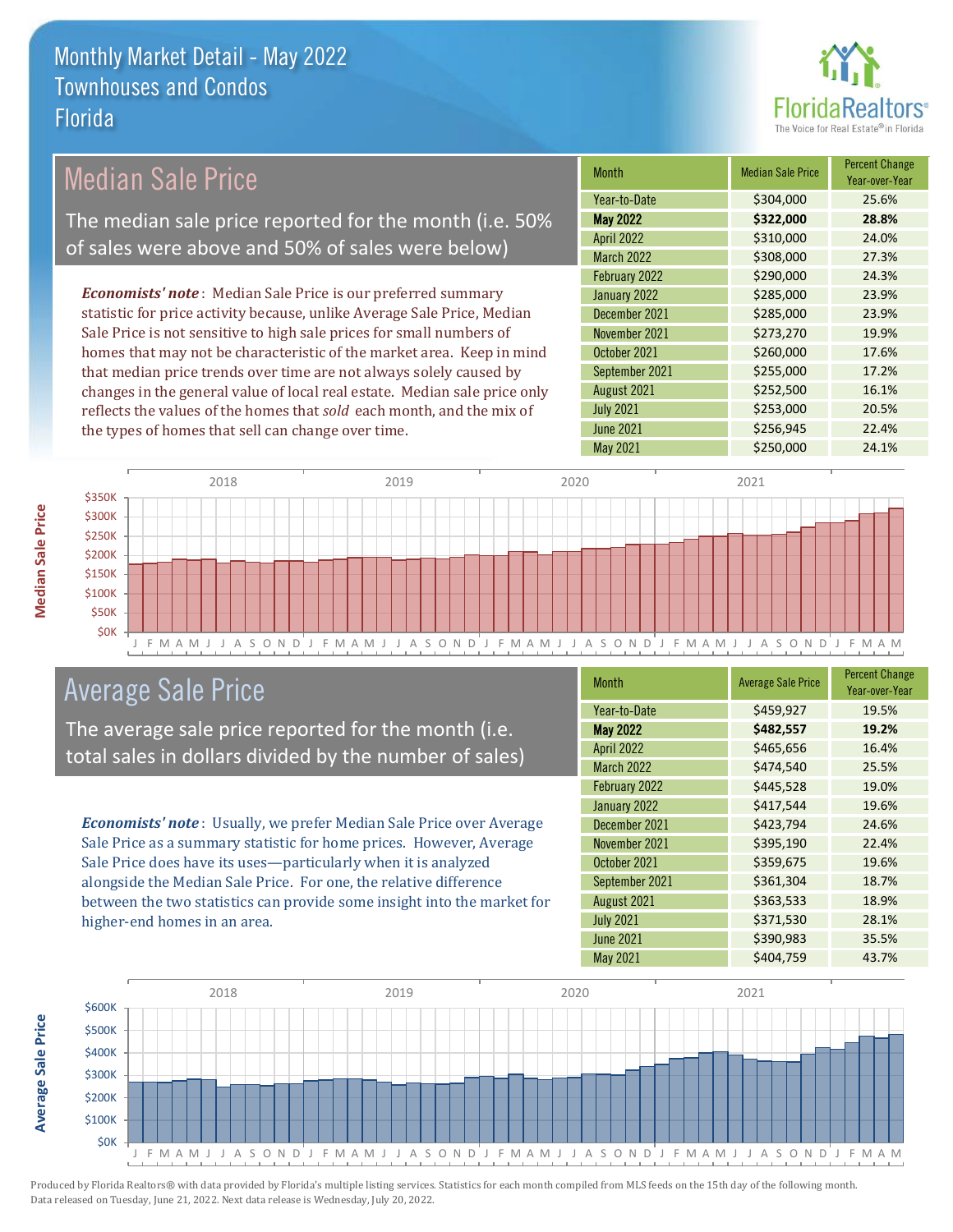

#### Dollar Volume

The sum of the sale prices for all sales which closed during the month

*Economists' note* : Dollar Volume is simply the sum of all sale prices in a given time period, and can quickly be calculated by multiplying Closed Sales by Average Sale Price. It is a strong indicator of the health of the real estate industry in a market, and is of particular interest to real estate professionals, investors, analysts, and government agencies. Potential home sellers and home buyers, on the other hand, will likely be better served by paying attention to trends in the two components of Dollar Volume (i.e. sales and prices) individually.

| <b>Month</b>      | Dollar Volume  | <b>Percent Change</b><br>Year-over-Year |
|-------------------|----------------|-----------------------------------------|
| Year-to-Date      | \$28.9 Billion | 6.8%                                    |
| <b>May 2022</b>   | \$6.4 Billion  | 2.1%                                    |
| <b>April 2022</b> | \$6.4 Billion  | $-7.9%$                                 |
| <b>March 2022</b> | \$6.9 Billion  | 11.2%                                   |
| February 2022     | \$4.9 Billion  | 14.8%                                   |
| January 2022      | \$4.3 Billion  | 27.7%                                   |
| December 2021     | \$5.4 Billion  | 25.0%                                   |
| November 2021     | \$4.6 Billion  | 29.0%                                   |
| October 2021      | \$4.1 Billion  | 12.9%                                   |
| September 2021    | \$4.3 Billion  | 24.5%                                   |
| August 2021       | \$4.6 Billion  | 34.5%                                   |
| <b>July 2021</b>  | \$5.0 Billion  | 55.1%                                   |
| <b>June 2021</b>  | \$6.3 Billion  | 143.3%                                  |
| May 2021          | \$6.3 Billion  | 266.8%                                  |



## Median Percent of Original List Price Received

The median of the sale price (as a percentage of the original list price) across all properties selling during the month

*Economists' note* : The Median Percent of Original List Price Received is useful as an indicator of market recovery, since it typically rises as buyers realize that the market may be moving away from them and they need to match the selling price (or better it) in order to get a contract on the house. This is usually the last measure to indicate a market has shifted from down to up, so it is what we would call a *lagging* indicator.

| <b>Month</b>      | Med. Pct. of Orig.<br><b>List Price Received</b> | <b>Percent Change</b><br>Year-over-Year |
|-------------------|--------------------------------------------------|-----------------------------------------|
|                   |                                                  |                                         |
| Year-to-Date      | 100.0%                                           | 3.0%                                    |
| <b>May 2022</b>   | 100.0%                                           | 1.7%                                    |
| <b>April 2022</b> | 100.0%                                           | 2.5%                                    |
| <b>March 2022</b> | 100.0%                                           | 3.1%                                    |
| February 2022     | 100.0%                                           | 3.7%                                    |
| January 2022      | 100.0%                                           | 4.0%                                    |
| December 2021     | 99.4%                                            | 3.4%                                    |
| November 2021     | 99.3%                                            | 3.1%                                    |
| October 2021      | 99.2%                                            | 3.3%                                    |
| September 2021    | 99.3%                                            | 3.4%                                    |
| August 2021       | 100.0%                                           | 4.3%                                    |
| <b>July 2021</b>  | 99.5%                                            | 4.1%                                    |
| <b>June 2021</b>  | 99.0%                                            | 3.9%                                    |
| <b>May 2021</b>   | 98.3%                                            | 3.4%                                    |



Produced by Florida Realtors® with data provided by Florida's multiple listing services. Statistics for each month compiled from MLS feeds on the 15th day of the following month. Data released on Tuesday, June 21, 2022. Next data release is Wednesday, July 20, 2022.

Med. Pct. of Orig.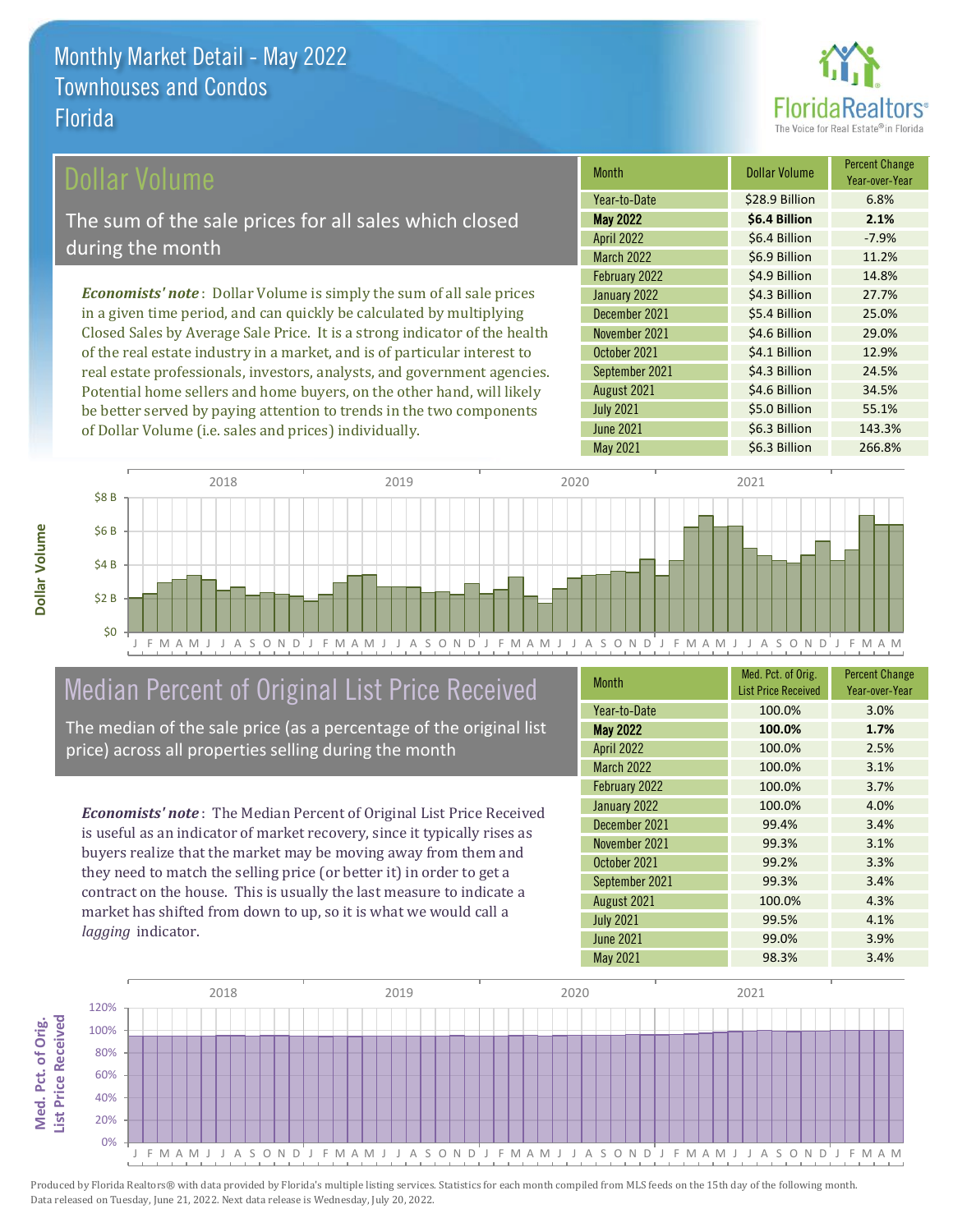

### Median Time to Contract

The median number of days between the listing date and contract date for all Closed Sales during the month

*Economists' note* : Like Time to Sale, Time to Contract is a measure of the length of the home selling process calculated for sales which closed during the month. The difference is that Time to Contract measures the number of days between the initial listing of a property and the signing of the contract which eventually led to the closing of the sale. When the gap between Median Time to Contract and Median Time to Sale grows, it is usually a sign of longer closing times and/or declining numbers of cash sales.

| Month             | <b>Median Time to</b><br>Contract | <b>Percent Change</b><br>Year-over-Year |
|-------------------|-----------------------------------|-----------------------------------------|
| Year-to-Date      | 12 Days                           | $-60.0%$                                |
| <b>May 2022</b>   | 10 Days                           | $-47.4%$                                |
| <b>April 2022</b> | 10 Days                           | $-58.3%$                                |
| <b>March 2022</b> | 11 Days                           | $-65.6%$                                |
| February 2022     | 14 Days                           | $-63.2%$                                |
| January 2022      | 16 Days                           | $-59.0%$                                |
| December 2021     | 16 Days                           | $-55.6%$                                |
| November 2021     | 15 Days                           | $-58.3%$                                |
| October 2021      | 15 Days                           | $-59.5%$                                |
| September 2021    | 14 Days                           | $-63.2%$                                |
| August 2021       | 15 Days                           | $-66.7%$                                |
| <b>July 2021</b>  | 15 Days                           | $-73.7%$                                |
| <b>June 2021</b>  | 17 Days                           | $-70.7%$                                |
| May 2021          | 19 Days                           | $-56.8%$                                |



### Median Time to Sale

**Median Time to** 

**Median Time to** 

The median number of days between the listing date and closing date for all Closed Sales during the month

*Economists' note* : Time to Sale is a measure of the length of the home selling process, calculated as the number of days between the initial listing of a property and the closing of the sale. *Median* Time to Sale is the amount of time the "middle" property selling this month was on the market. That is, 50% of homes selling this month took *less* time to sell, and 50% of homes took *more* time to sell. Median Time to Sale gives a more accurate picture than Average Time to Sale, which can be skewed upward by small numbers of properties taking an abnormally long time to sell.

| <b>Month</b>      | <b>Median Time to Sale</b> | <b>Percent Change</b><br>Year-over-Year |
|-------------------|----------------------------|-----------------------------------------|
| Year-to-Date      | 52 Days                    | $-26.8%$                                |
| <b>May 2022</b>   | 49 Days                    | $-21.0%$                                |
| <b>April 2022</b> | 50 Days                    | $-24.2%$                                |
| <b>March 2022</b> | 50 Days                    | $-29.6%$                                |
| February 2022     | 53 Days                    | $-32.1%$                                |
| January 2022      | 60 Days                    | $-25.9%$                                |
| December 2021     | 56 Days                    | $-27.3%$                                |
| November 2021     | 56 Days                    | $-28.2%$                                |
| October 2021      | 55 Days                    | $-28.6%$                                |
| September 2021    | 55 Days                    | $-30.4%$                                |
| August 2021       | 56 Days                    | $-34.1%$                                |
| <b>July 2021</b>  | 57 Days                    | $-42.4%$                                |
| <b>June 2021</b>  | 59 Days                    | $-40.4%$                                |
| May 2021          | 62 Days                    | $-28.7%$                                |

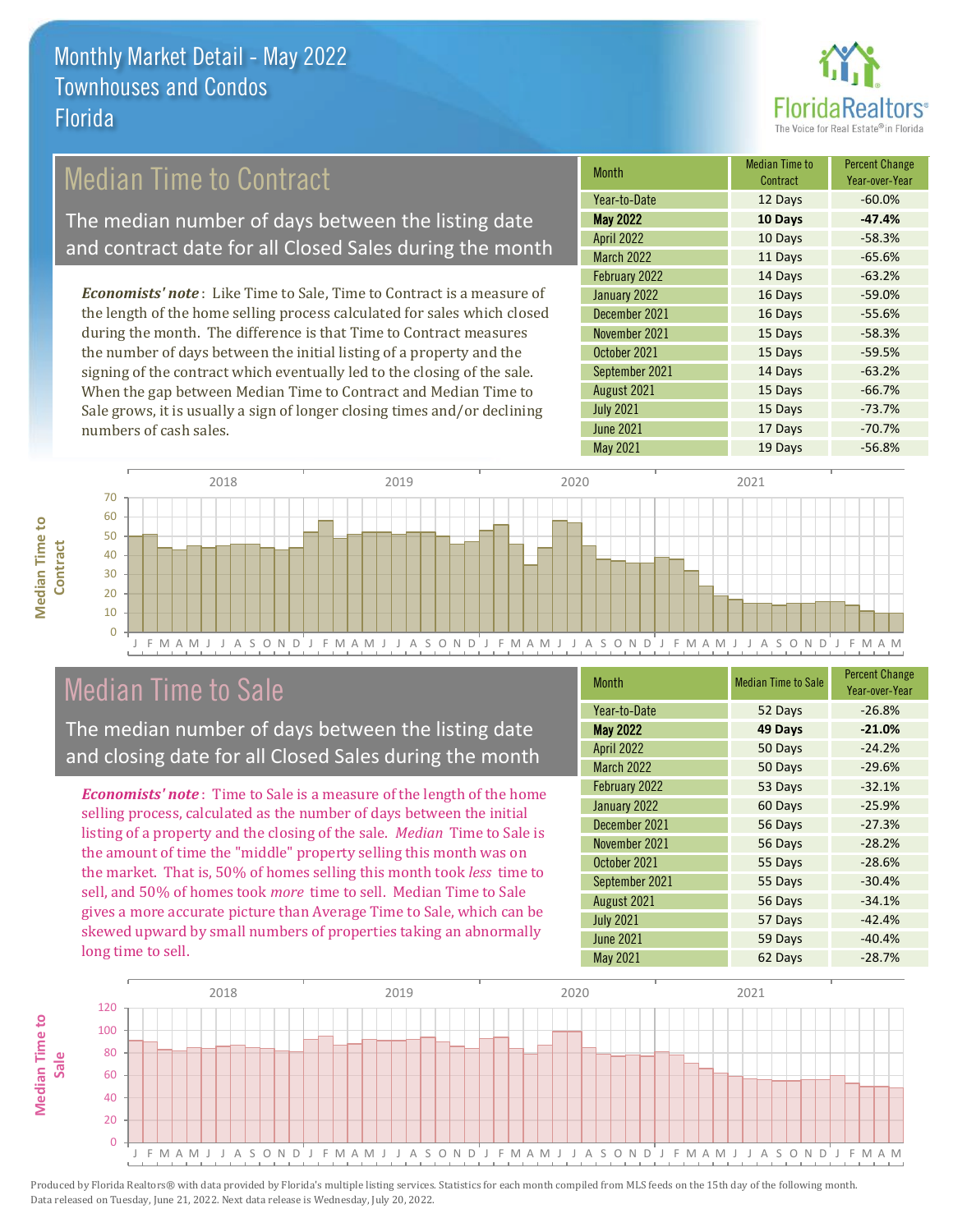distressed properties for sale.



| <b>New Pending Sales</b>                                                      | <b>Month</b>      | <b>New Pending Sales</b> | <b>Percent Change</b><br>Year-over-Year |
|-------------------------------------------------------------------------------|-------------------|--------------------------|-----------------------------------------|
|                                                                               | Year-to-Date      | 69,621                   | $-19.2%$                                |
| The number of listed properties that went under                               | <b>May 2022</b>   | 12,322                   | $-25.1%$                                |
| contract during the month                                                     | <b>April 2022</b> | 13,483                   | $-23.9%$                                |
|                                                                               | <b>March 2022</b> | 15,381                   | $-21.3%$                                |
|                                                                               | February 2022     | 14,235                   | $-17.1%$                                |
| <b>Economists' note:</b> Because of the typical length of time it takes for a | January 2022      | 14,200                   | $-7.3%$                                 |
| sale to close, economists consider Pending Sales to be a decent               | December 2021     | 11,399                   | $-2.4%$                                 |
| indicator of potential future Closed Sales. It is important to bear in        | November 2021     | 12,607                   | 5.9%                                    |
| mind, however, that not all Pending Sales will be closed successfully.        | October 2021      | 13,430                   | 0.4%                                    |
| So, the effectiveness of Pending Sales as a future indicator of Closed        | September 2021    | 12,629                   | $-3.0%$                                 |
| Sales is susceptible to changes in market conditions such as the              | August 2021       | 13,183                   | 3.7%                                    |
| availability of financing for homebuyers and the inventory of                 | <b>July 2021</b>  | 12,857                   | 0.6%                                    |



## New Listings

**New Listings**

**Pending Sales**

**Pending Sales** 

The number of properties put onto the market during the month

*Economists' note* : New Listings tend to rise in delayed response to increasing prices, so they are often seen as a lagging indicator of market health. As prices rise, potential sellers raise their estimations of value—and in the most recent cycle, rising prices have freed up many potential sellers who were previously underwater on their mortgages. Note that in our calculations, we take care to not include properties that were recently taken off the market and quickly relisted, since these are not really *new* listings.

| <b>Month</b>      | <b>New Listings</b> | <b>Percent Change</b><br>Year-over-Year |
|-------------------|---------------------|-----------------------------------------|
| Year-to-Date      | 74,182              | $-3.5%$                                 |
| <b>May 2022</b>   | 15,488              | 3.4%                                    |
| <b>April 2022</b> | 14,834              | $-6.8%$                                 |
| <b>March 2022</b> | 16,124              | $-3.4%$                                 |
| February 2022     | 13,950              | $-3.3%$                                 |
| January 2022      | 13,786              | $-7.4%$                                 |
| December 2021     | 10,485              | $-6.4%$                                 |
| November 2021     | 12,065              | $-6.9%$                                 |
| October 2021      | 13,303              | $-9.0%$                                 |
| September 2021    | 13,238              | $-7.3%$                                 |
| August 2021       | 14,010              | 1.4%                                    |
| <b>July 2021</b>  | 14,507              | 4.6%                                    |
| <b>June 2021</b>  | 14,787              | 10.0%                                   |
| <b>May 2021</b>   | 14,972              | 9.0%                                    |

June 2021 **14,626** 14,626 12.7%

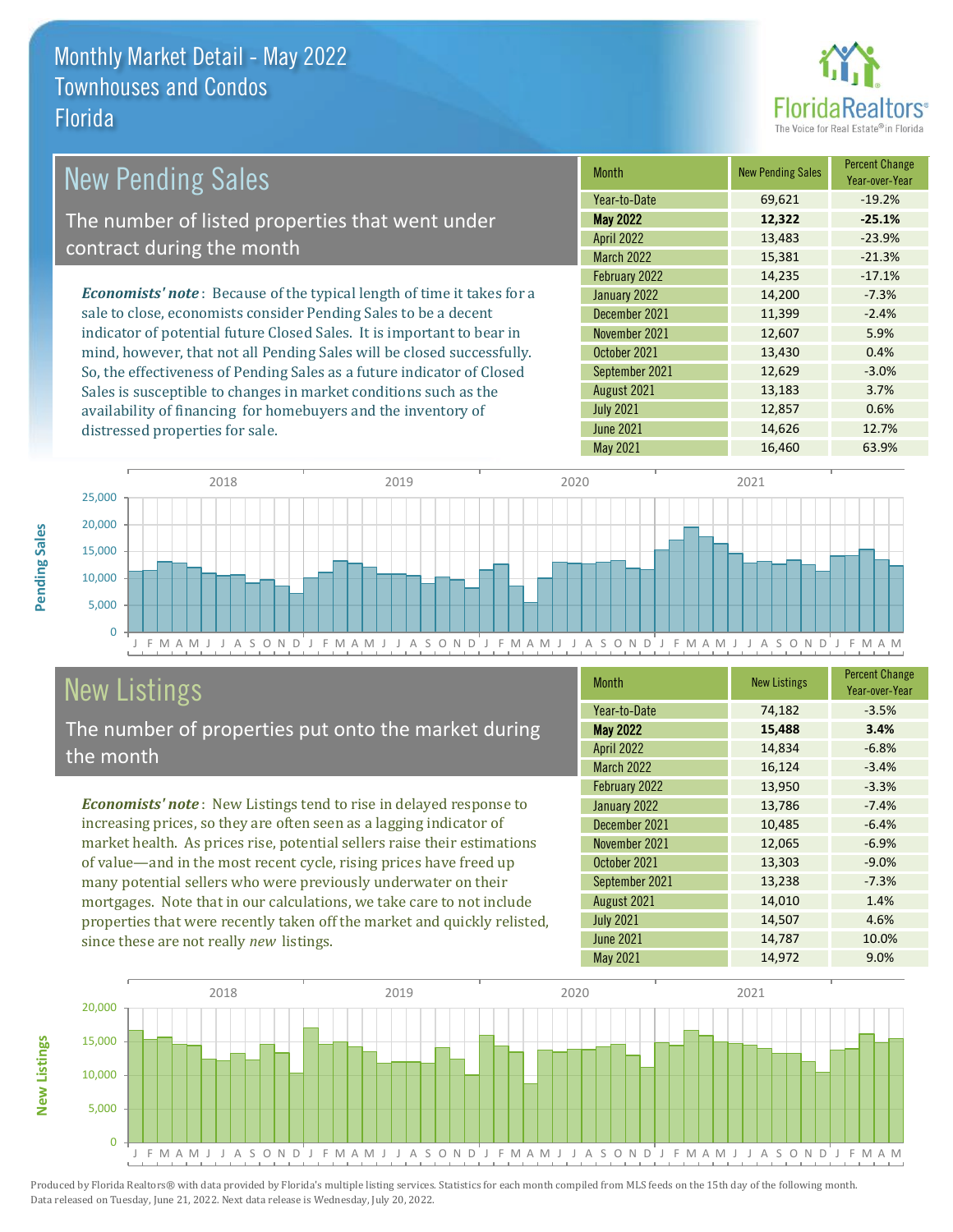

# Inventory (Active Listings) The number of property listings active at the end of the month

*Economists' note* : There are a number of ways to define and calculate Inventory. Our method is to simply count the number of active listings on the last day of the month, and hold this number to compare with the same month the following year. Inventory rises when New Listings are outpacing the number of listings that go off-market (regardless of whether they actually sell). Likewise, it falls when New Listings aren't keeping up with the rate at which homes are going off-market.

| <b>Month</b>             | Inventory | <b>Percent Change</b><br>Year-over-Year |
|--------------------------|-----------|-----------------------------------------|
| <b>YTD (Monthly Avg)</b> | 16,498    | $-46.5%$                                |
| <b>May 2022</b>          | 18,725    | $-20.5%$                                |
| <b>April 2022</b>        | 16,284    | $-37.9%$                                |
| <b>March 2022</b>        | 15,483    | $-48.5%$                                |
| February 2022            | 15,461    | $-55.7%$                                |
| January 2022             | 16,539    | $-58.0%$                                |
| December 2021            | 17,869    | $-57.4%$                                |
| November 2021            | 19,977    | $-56.0%$                                |
| October 2021             | 21,299    | $-54.2%$                                |
| September 2021           | 22,599    | $-52.2%$                                |
| August 2021              | 22,928    | $-52.4%$                                |
| <b>July 2021</b>         | 23,180    | $-53.7%$                                |
| <b>June 2021</b>         | 22,461    | $-56.0%$                                |
| <b>May 2021</b>          | 23,556    | $-56.6%$                                |



## Months Supply of Inventory

An estimate of the number of months it will take to deplete the current Inventory given recent sales rates

*Economists' note* : MSI is a useful indicator of market conditions. The benchmark for a balanced market (favoring neither buyer nor seller) is 5.5 months of inventory. Anything higher is traditionally a buyers' market, and anything lower is a sellers' market. There is no single accepted way of calculating MSI. A common method is to divide current Inventory by the most recent month's Closed Sales count, but this count is a usually poor predictor of future Closed Sales due to seasonal cycles. To eliminate seasonal effects, we use the 12-month average of monthly Closed Sales instead.

| <b>Month</b>             | <b>Months Supply</b> | <b>Percent Change</b><br>Year-over-Year |
|--------------------------|----------------------|-----------------------------------------|
| <b>YTD (Monthly Avg)</b> | 1.3                  | $-55.2%$                                |
| <b>May 2022</b>          | 1.5                  | $-21.1%$                                |
| <b>April 2022</b>        | 1.3                  | $-43.5%$                                |
| <b>March 2022</b>        | 1.2                  | $-57.1%$                                |
| February 2022            | 1.2                  | $-64.7%$                                |
| January 2022             | 1.2                  | $-69.2%$                                |
| December 2021            | 1.3                  | $-69.0%$                                |
| November 2021            | 1.5                  | $-68.1%$                                |
| October 2021             | 1.6                  | $-67.3%$                                |
| September 2021           | 1.7                  | $-66.7%$                                |
| August 2021              | 1.7                  | $-67.9%$                                |
| <b>July 2021</b>         | 1.8                  | $-67.9%$                                |
| <b>June 2021</b>         | 1.7                  | $-70.2%$                                |
| May 2021                 | 1.9                  | $-68.3%$                                |

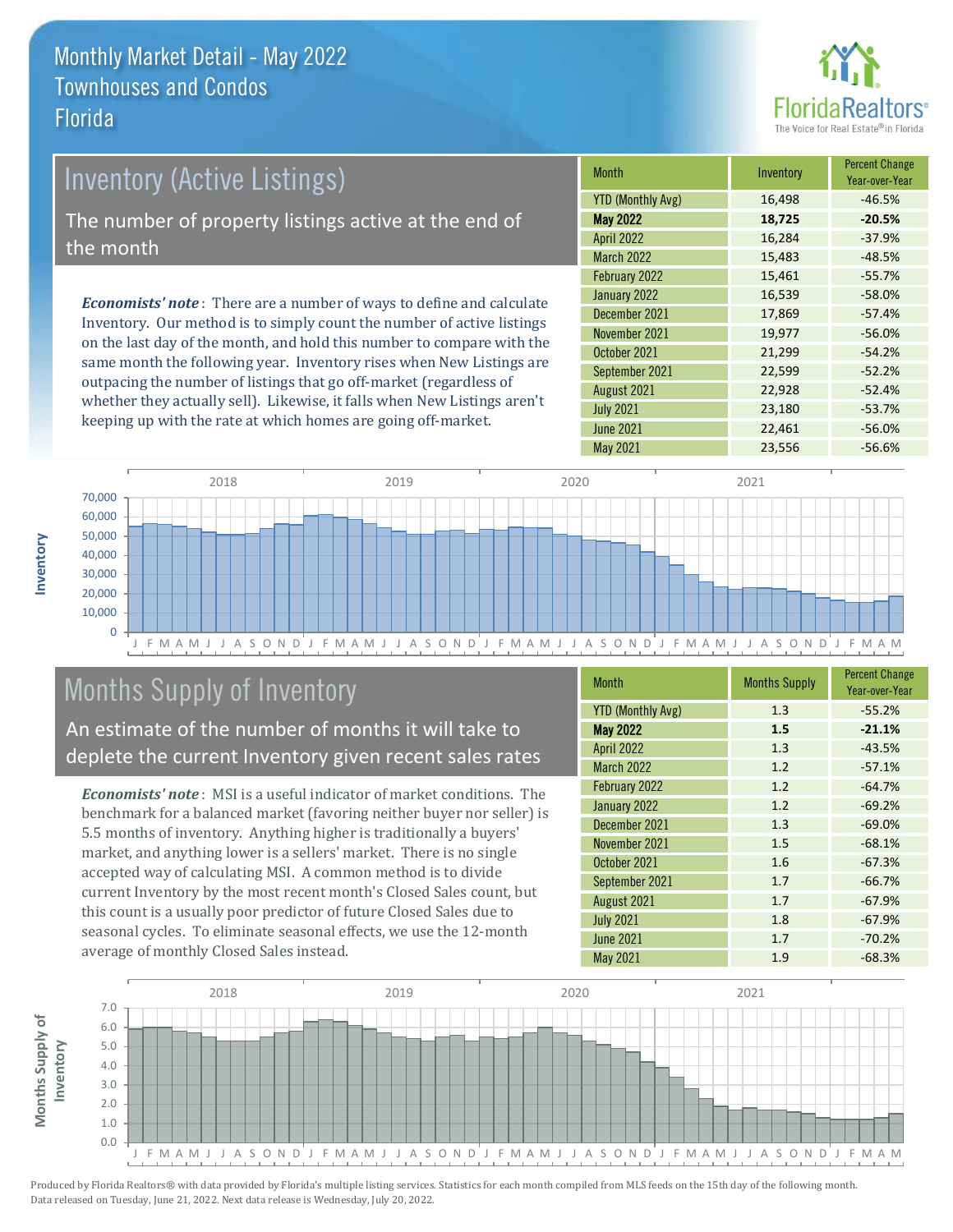

### Closed Sales by Sale Price

The number of sales transactions which closed during the month

*Economists' note:* Closed Sales are one of the simplest—yet most important—indicators for the residential real estate market. When comparing Closed Sales across markets of different sizes, we recommend comparing the percent changes in sales rather than the number of sales. Closed Sales (and many other market metrics) are affected by seasonal cycles, so actual trends are more accurately represented by year-over-year changes (i.e. comparing a month's sales to the amount of sales in the same month in the previous year), rather than changes from one month to the next.

| <b>Sale Price</b>     | <b>Closed Sales</b> | <b>Percent Change</b><br>Year-over-Year |
|-----------------------|---------------------|-----------------------------------------|
| Less than \$50,000    | 13                  | $-82.4%$                                |
| $$50,000 - $99,999$   | 309                 | $-68.5%$                                |
| $$100,000 - $149,999$ | 912                 | $-53.9%$                                |
| \$150,000 - \$199,999 | 1,492               | $-37.6%$                                |
| \$200,000 - \$249,999 | 1,591               | $-29.1%$                                |
| \$250,000 - \$299,999 | 1,612               | $-8.8%$                                 |
| \$300,000 - \$399,999 | 2,596               | 10.6%                                   |
| \$400,000 - \$599,999 | 2,382               | 37.6%                                   |
| \$600,000 - \$999,999 | 1,386               | 32.4%                                   |
| \$1,000,000 or more   | 972                 | 4.7%                                    |



## Median Time to Contract by Sale Price The median number of days between the listing date

and contract date for all Closed Sales during the month

*Economists' note* : Like Time to Sale, Time to Contract is a measure of the length of the home selling process calculated for sales which closed during the month. The difference is that Time to Contract measures the number of days between the initial listing of a property and the signing of the contract which eventually led to the closing of the sale. When the gap between Median Time to Contract and Median Time to Sale grows, it is usually a sign of longer closing times and/or declining numbers of cash sales.

| <b>Sale Price</b>     | <b>Median Time to</b><br>Contract | <b>Percent Change</b><br>Year-over-Year |
|-----------------------|-----------------------------------|-----------------------------------------|
| Less than \$50,000    | 37 Days                           | $-26.0%$                                |
| \$50,000 - \$99,999   | 14 Days                           | $-57.6%$                                |
| $$100,000 - $149,999$ | 13 Days                           | $-35.0%$                                |
| $$150,000 - $199,999$ | 10 Days                           | $-37.5%$                                |
| \$200,000 - \$249,999 | 10 Days                           | $-23.1%$                                |
| \$250,000 - \$299,999 | 9 Days                            | $-30.8%$                                |
| \$300,000 - \$399,999 | 8 Days                            | $-50.0%$                                |
| \$400,000 - \$599,999 | 9 Days                            | $-59.1%$                                |
| \$600,000 - \$999,999 | 12 Days                           | $-53.8%$                                |
| \$1,000,000 or more   | 19 Days                           | $-56.8%$                                |



**Closed Sales**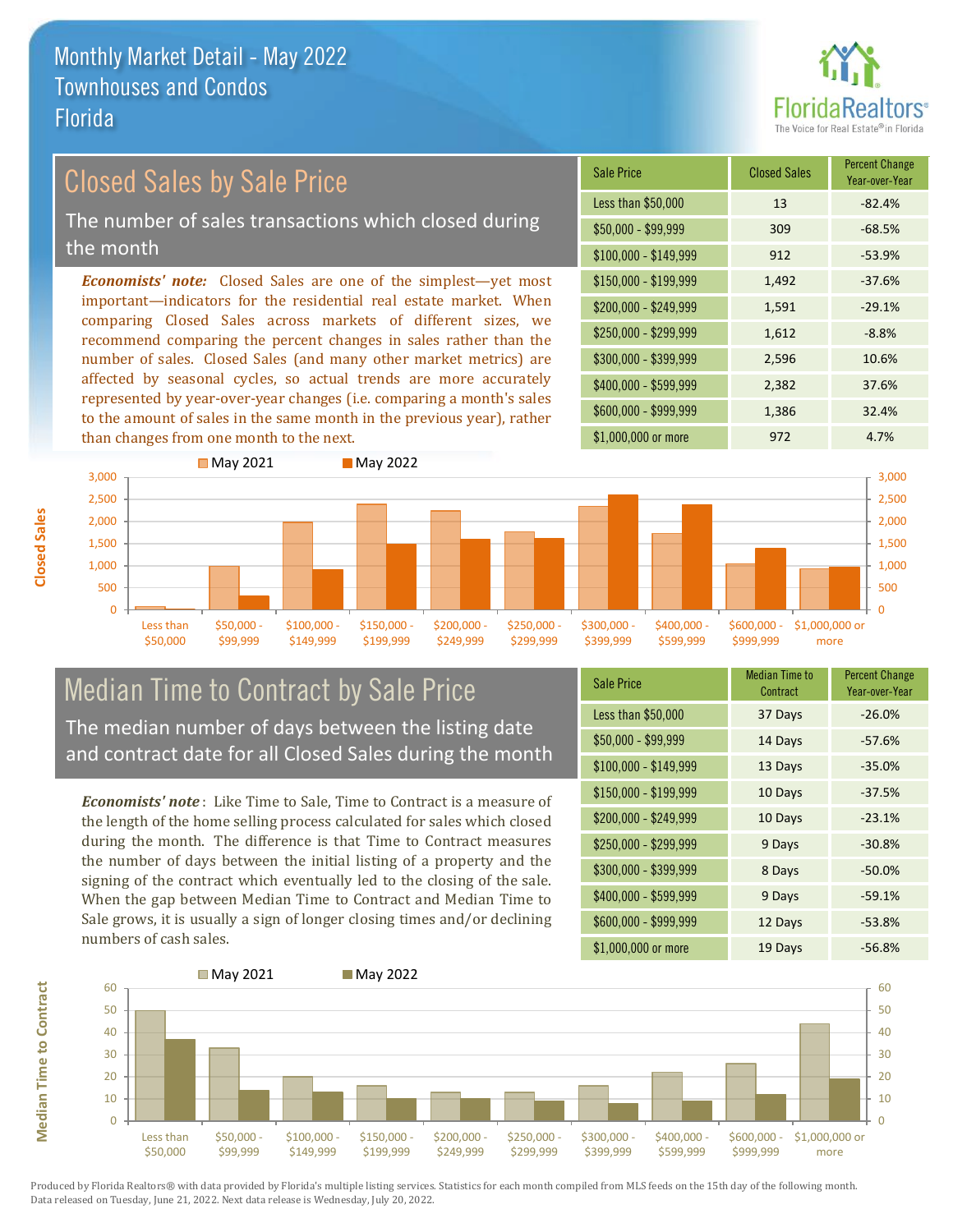

## New Listings by Initial Listing Price

The number of properties put onto the market during the month

*Economists' note:* New Listings tend to rise in delayed response to increasing prices, so they are often seen as a lagging indicator of market health. As prices rise, potential sellers raise their estimations of value—and in the most recent cycle, rising prices have freed up many potential sellers who were previously underwater on their mortgages. Note that in our calculations, we take care to not include properties that were recently taken off the market and quickly relisted, since these are not really *new* listings.

| <b>Initial Listing Price</b> | <b>New Listings</b> | <b>Percent Change</b><br>Year-over-Year |
|------------------------------|---------------------|-----------------------------------------|
| Less than \$50,000           | 16                  | $-72.4%$                                |
| \$50,000 - \$99,999          | 211                 | $-71.7%$                                |
| $$100,000 - $149,999$        | 827                 | $-52.8%$                                |
| $$150,000 - $199,999$        | 1,673               | $-29.9%$                                |
| \$200,000 - \$249,999        | 1,685               | $-17.4%$                                |
| \$250,000 - \$299,999        | 1,882               | 5.4%                                    |
| \$300,000 - \$399,999        | 3,157               | 35.4%                                   |
| \$400,000 - \$599,999        | 2,937               | 60.6%                                   |
| \$600,000 - \$999,999        | 1,828               | 59.8%                                   |
| \$1,000,000 or more          | 1,272               | 41.3%                                   |



#### Inventory by Current Listing Price The number of property listings active at the end of the month

*Economists' note* : There are a number of ways to define and calculate Inventory. Our method is to simply count the number of active listings on the last day of the month, and hold this number to compare with the same month the following year. Inventory rises when New Listings are outpacing the number of listings that go off-market (regardless of whether they actually sell). Likewise, it falls when New Listings aren't keeping up with the rate at which homes are going off-market.

| <b>Current Listing Price</b> | Inventory | <b>Percent Change</b><br>Year-over-Year |
|------------------------------|-----------|-----------------------------------------|
| Less than \$50,000           | 15        | $-81.3%$                                |
| $$50,000 - $99,999$          | 233       | $-83.6%$                                |
| $$100,000 - $149,999$        | 867       | $-64.1%$                                |
| $$150,000 - $199,999$        | 1,609     | $-38.7%$                                |
| \$200,000 - \$249,999        | 1,514     | $-34.9%$                                |
| \$250,000 - \$299,999        | 1,742     | $-17.8%$                                |
| \$300,000 - \$399,999        | 2,983     | $-6.7%$                                 |
| \$400,000 - \$599,999        | 3,573     | 8.9%                                    |
| \$600,000 - \$999,999        | 2,952     | 9.5%                                    |
| \$1,000,000 or more          | 3,237     | $-4.6%$                                 |



Produced by Florida Realtors® with data provided by Florida's multiple listing services. Statistics for each month compiled from MLS feeds on the 15th day of the following month. Data released on Tuesday, June 21, 2022. Next data release is Wednesday, July 20, 2022.

**Inventory**